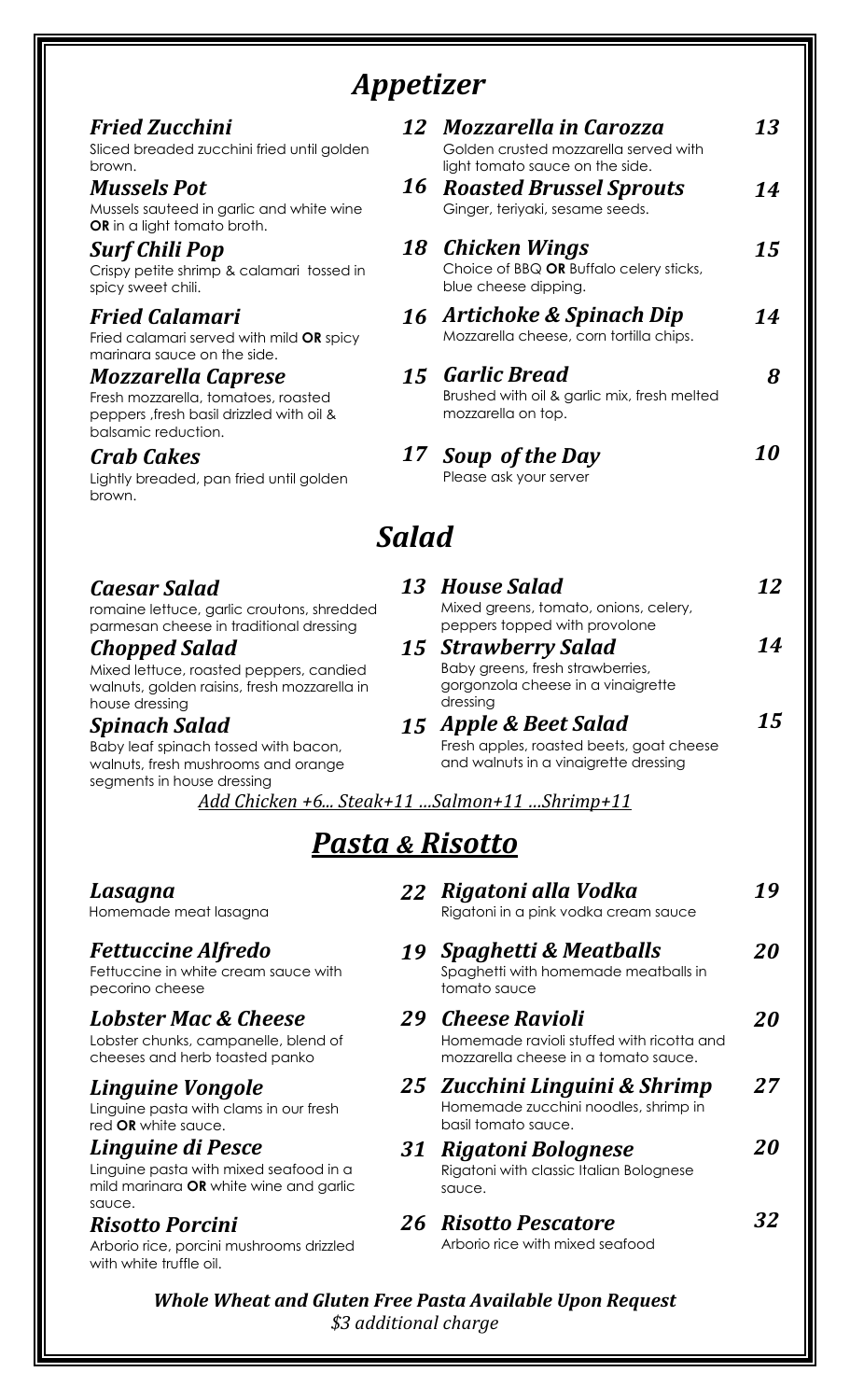| <b>Shrimp Scampi</b><br>Pan seared jumbo shrimp finished with a<br>garlic-lemon sauce over linguine      | 27      | Calamari Fra Diavolo<br>Calamari in a spicy red sauce served                                  | 25        |  |
|----------------------------------------------------------------------------------------------------------|---------|-----------------------------------------------------------------------------------------------|-----------|--|
| <b>Shrimp Fra Diavolo</b><br>Jumbo shrimp in a spicy marinara sauce                                      | 27      | over linguine<br>Calamari Luciana<br>Calamari in a white wine and garlic                      | 25        |  |
| served over linguine                                                                                     |         | sauce served over linguine                                                                    |           |  |
| <b>Salmon 3 Ways</b><br>Simply grilled OR blackened OR mustard<br>pretzel crusted served with vegetables | 28      | <b>Filet of Sole 3 Ways</b><br>Piccata OR Francese OR Oreganata<br>All served with vegetables | 26        |  |
|                                                                                                          | Chicken |                                                                                               |           |  |
| Chicken Parmigiana                                                                                       | 23      | Chicken Marsala                                                                               | 23        |  |
| A classic Italian Chicken Parmigiana<br>Served with Pasta OR Vegetables.                                 |         | Boneless chicken sautéed with<br>mushrooms in marsala wine                                    |           |  |
| Chicken Scarpariello                                                                                     | 25      | <b>Chicken Piccata</b>                                                                        | 23        |  |
| Roasted boneless chicken, sausage in a                                                                   |         | Chicken Breast sautéed in a lemon-                                                            |           |  |
| lemon, garlic sauce with fresh herbs.<br><b>Chicken Cacciatore</b>                                       | 24      | butter sauce and capers.<br><b>Chicken Saltimbocca</b>                                        | 25        |  |
| Boneless chicken with mushrooms,                                                                         |         | Chicken breast with prosciutto,                                                               |           |  |
| peppers and onions in a red sauce                                                                        |         | mozzarella cheese and sage chianti.                                                           |           |  |
| Chicken Paillard                                                                                         | 24      | Chicken della Cassa                                                                           | 26        |  |
| Grilled OR Milanese topped with arugula,<br>red onions and tomatoes                                      |         | Chicken Breast, marinated peppers &<br>onions served on the cast iron Sizzling<br>plate       |           |  |
|                                                                                                          | Meat    |                                                                                               |           |  |
| <b>Filet Mignon</b>                                                                                      | 46      | <b>Grilled Sausage</b>                                                                        | 24        |  |
| Served with mashed potatoes, daily<br>vegetables in au jus                                               |         | Served with Peppers, onions and roasted<br>Potatoes.                                          |           |  |
| <b>Sirloin Au Poivre</b>                                                                                 | 34      | <b>Slow Roasted Short Rib</b>                                                                 | 34        |  |
| Sliced and served with mashed<br>potatoes, daily vegetables, classic Au<br>Poivre sauce                  |         | Garlic mashed potatoes, wilted spinach,<br>truffle butter                                     |           |  |
| <b>House BBQ Baby Back Ribs</b>                                                                          |         | 22 House BBQ Baby Back Ribs                                                                   | 32        |  |
| Cinnamon dusted sweet potato fries,<br>jalapeño slaw <b>Half Rack</b>                                    |         | Cinnamon dusted sweet potato fries,<br>jalapeño slaw Full Rack                                |           |  |
|                                                                                                          |         | <b>Burgers &amp; Sandwiches</b>                                                               |           |  |
|                                                                                                          |         | All Served With French Fries                                                                  |           |  |
| Signature Burger<br>Prime burger, shredded short rib, cheddar<br>cheese, crispy onions, brioche bun.     | 20      | <b>Steak Sandwich</b><br>Caramelized onions, melted mozzarella,<br>house steak sauce.         | <i>20</i> |  |
| Homemade Veggie Burger                                                                                   | 16      | <b>Grilled Chicken Sandwich</b>                                                               | 16        |  |
| Made of carrots, peas, broccoli & spinach,<br>Swiss cheese, brioche bun.                                 |         | Grilled chicken, fresh mozzarella, fresh<br>tomato, lettuce drizzled with balsamic            |           |  |
| <b>Prime Burger-Build it</b>                                                                             | 14      | glaze                                                                                         |           |  |
| <b>Yourself</b><br>Add: Caramelized onions, bacon,<br>mushrooms or cheese +2                             |         |                                                                                               |           |  |
|                                                                                                          |         | Kid's Menu                                                                                    |           |  |
| <b>Kid's Burger</b>                                                                                      |         | <b>10 Sirloin Steak</b>                                                                       | 18        |  |
| American cheese, potato bun, French fries                                                                |         | Served with French fries                                                                      |           |  |
| <b>Chicken Fingers</b><br>Served with French fries                                                       |         | 14 Penne Pasta<br>Choice of pink sauce, marinara or butter                                    | 12        |  |
| <b>Sides</b>                                                                                             |         |                                                                                               |           |  |
| <b>Sauteed OR Toasted Broccoli 12 Roasted Brussel Sprouts</b>                                            |         |                                                                                               | 12        |  |
| <b>Sweet Potato Fries</b>                                                                                | 8       | <b>French Fries</b>                                                                           | 7         |  |

# *Seafood*